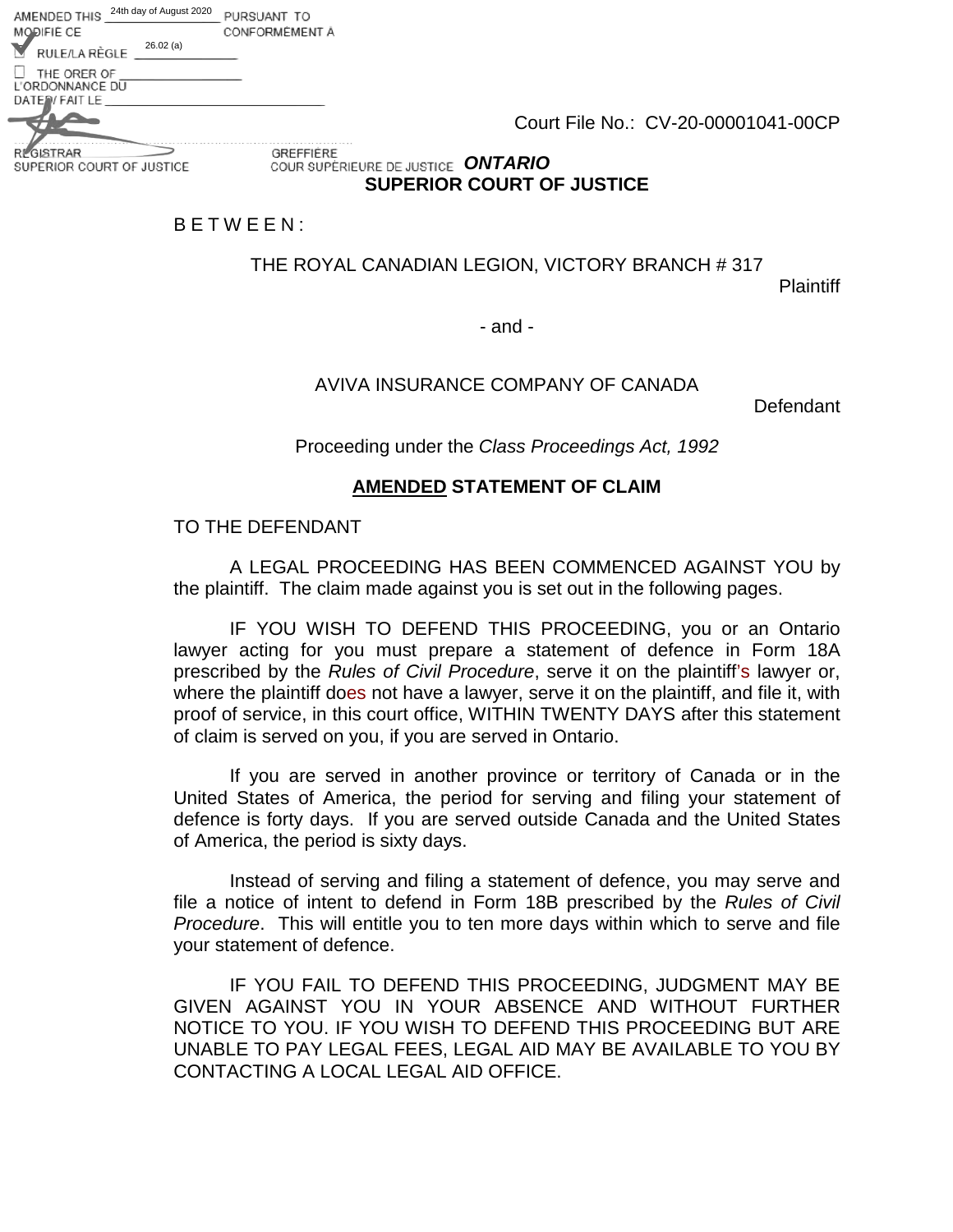TAKE NOTICE: THIS ACTION WILL AUTOMATICALLY BE DISMISSED if it has not been set down for trial or terminated by any means within five years after the action was commenced unless otherwise ordered by the court.

June 22 , 2020<br>"Date: <del>June <u>August</u> </del> , 2020 Issued by <u>"Electronically signed</u>

Issued by <u>"Electronically signed"</u><br>Local registrar Address of 80 Dundas Street

court office London ON N6A 6A3

TO: **Stikeman Elliott LLP** 5300 Commerce Court West 199 Bay Street Toronto, ON M5L 1B9

### **Alan L.W. D'Silva LS#: 29225P**

Tel: 416 869 5204 Fax: 416 947 0866

Lawyers for the Defendant

**Aviva Insurance Company of Canada**

10 Aviva Way

Suite #100

Markham, ON L6G 0G1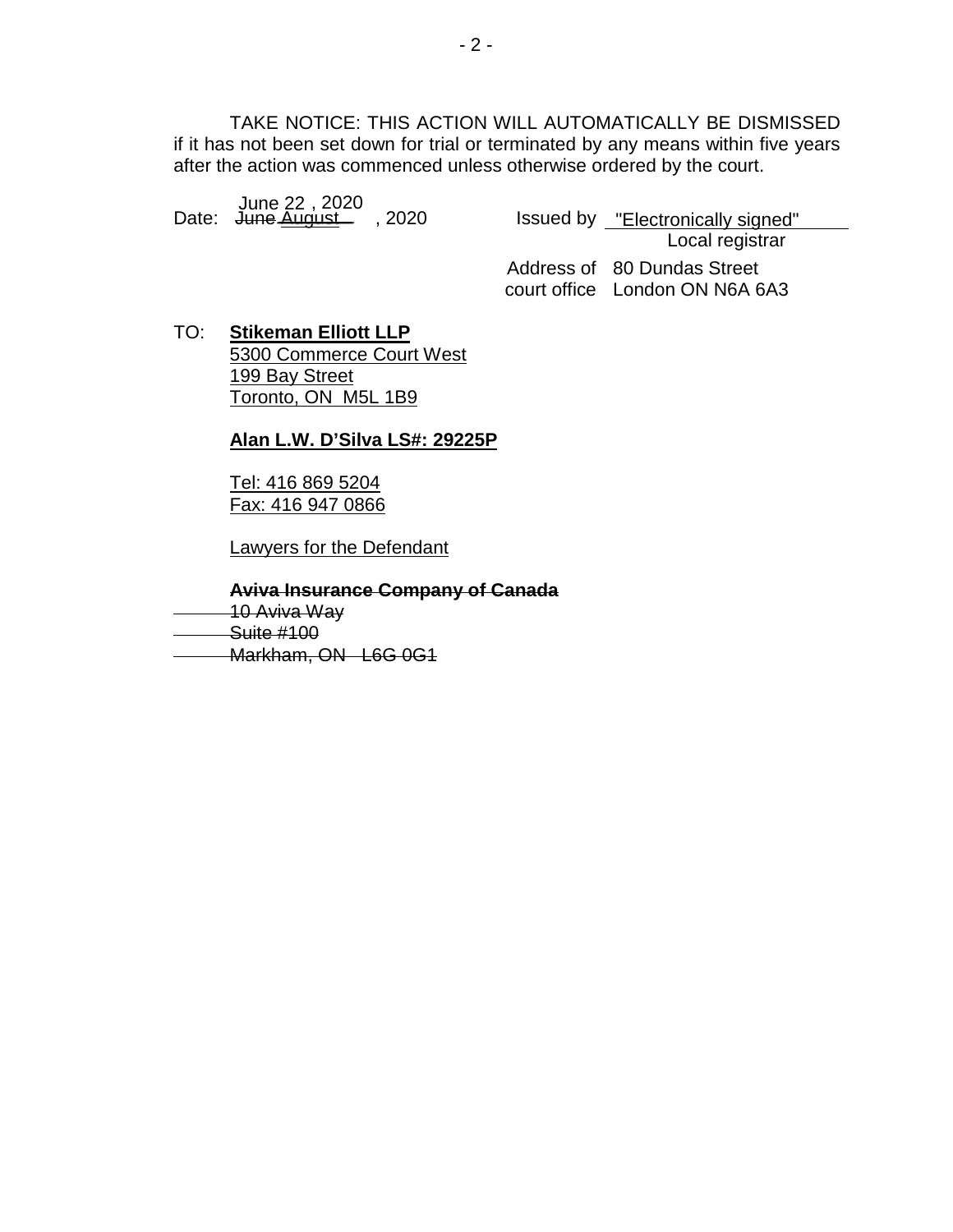#### **CLAIM**

- 1. The plaintiff claims on its own behalf and on behalf of the other members of the class as described below:
	- (a) an order pursuant to the provisions of the *Class Proceeding Act,* 1992 S.O. 1992, c. 6, certifying this action as a class proceeding and appointing the plaintiffs as representative plaintiff of a class of persons (hereinafter the "Class") described as follows:

"All persons natural, or corporate, carrying on operations as branches of The Royal Canadian Legion and other veterans, service, and legacy organizations operating in a similar manner to Legion Branches across Canada (except British Columbia) who were insured by Aviva Insurance Company of Canada ("Aviva") under a Commercial Insurance Policy issued by Aviva on behalf of The Royal Canadian Legions, pursuant to the PIB Provincial Command Insurance Program, whose businesses were restricted as a result of a mandatory Closure Order made by the Province of Ontario on March 23, 2020, and similar Closure Orders made in all provinces and territories in Canada, and were denied coverage for Business Income-Actual Loss Sustained (Form 912000-01)"

- (b) a declaration that the loss of business income caused by the mandatory Closure Orders (the "Closure Orders") are covered under the Business Income Actual Loss Insurance (Form 912000- 01) issued by the Defendant to Class Members;
- (c) payment to the plaintiff and Class members in accordance with the insurance policy issued by the defendant;
- (d) a declaration that the defendants breached their contract with the plaintiff and Class members in denying coverage;
- (e) damages for breach of contract for the failure to pay insurance proceeds under a Policy of insurance in the amount of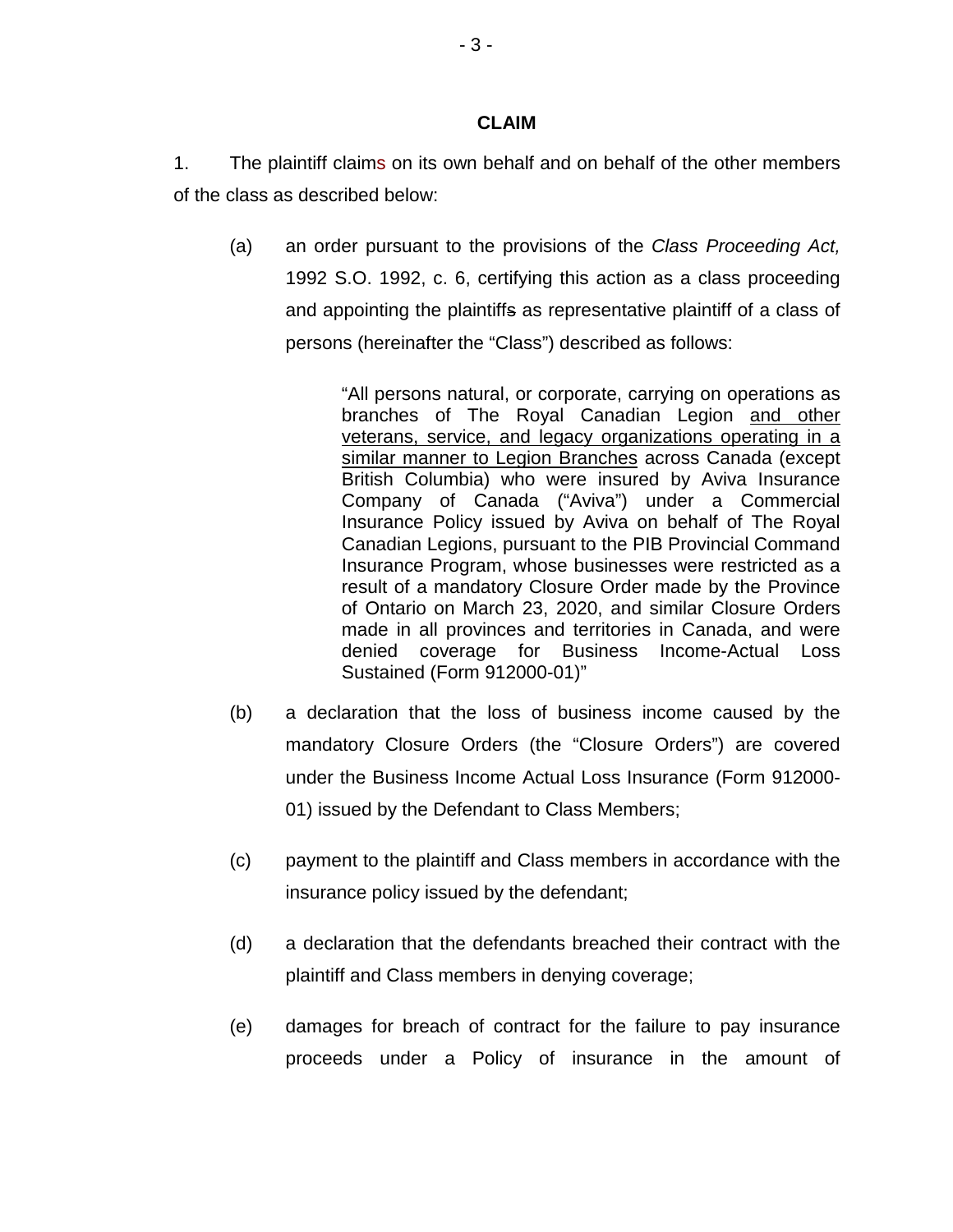\$20,000,000.00 including loss of business income and accountants' fees;

- (f) interest on the aforesaid sum in accordance with the provisions of the *Courts of Justice Act,* R.S.O. 1990, c. C.43, as amended, or at common law, on a compounded basis or otherwise;
- (g) the costs of this action on a full indemnity basis and, pursuant to s. 26(g) of the *Class Proceeding Act, 1992,* the costs associated with publication of any and all court-ordered notice to the class and/or costs associated with the administration of any court approved plan of distribution redirecting amounts recovered in the action to Class members; and
- (h) such further and other relief as the plaintiff may request and this Honourable Court may deem just and appropriate.

# **The Parties**

2. The plaintiff, The Royal Canadian Legion, Victory Branch # 317 (hereinafter referred to as "the plaintiff"), is a Local Branch of The Royal Canadian Legion, a not for profit corporation, carrying on operations usual to a Legion at the insured premises located at 311 Oakland Avenue, in London, Ontario.

3. The defendant, Aviva Insurance Company of Canada (hereinafter "Aviva"), is a corporation having its headquarters in the province of Ontario and carrying on business throughout Canada as property and casualty insurers. At all material times, the plaintiff and Class members held an insurance policy through Aviva.

## **The Insurance Policy**

4. Specifically, the plaintiff and Class members were insured under an insurance policy program underwritten by Aviva as *the PIB Provincial Command*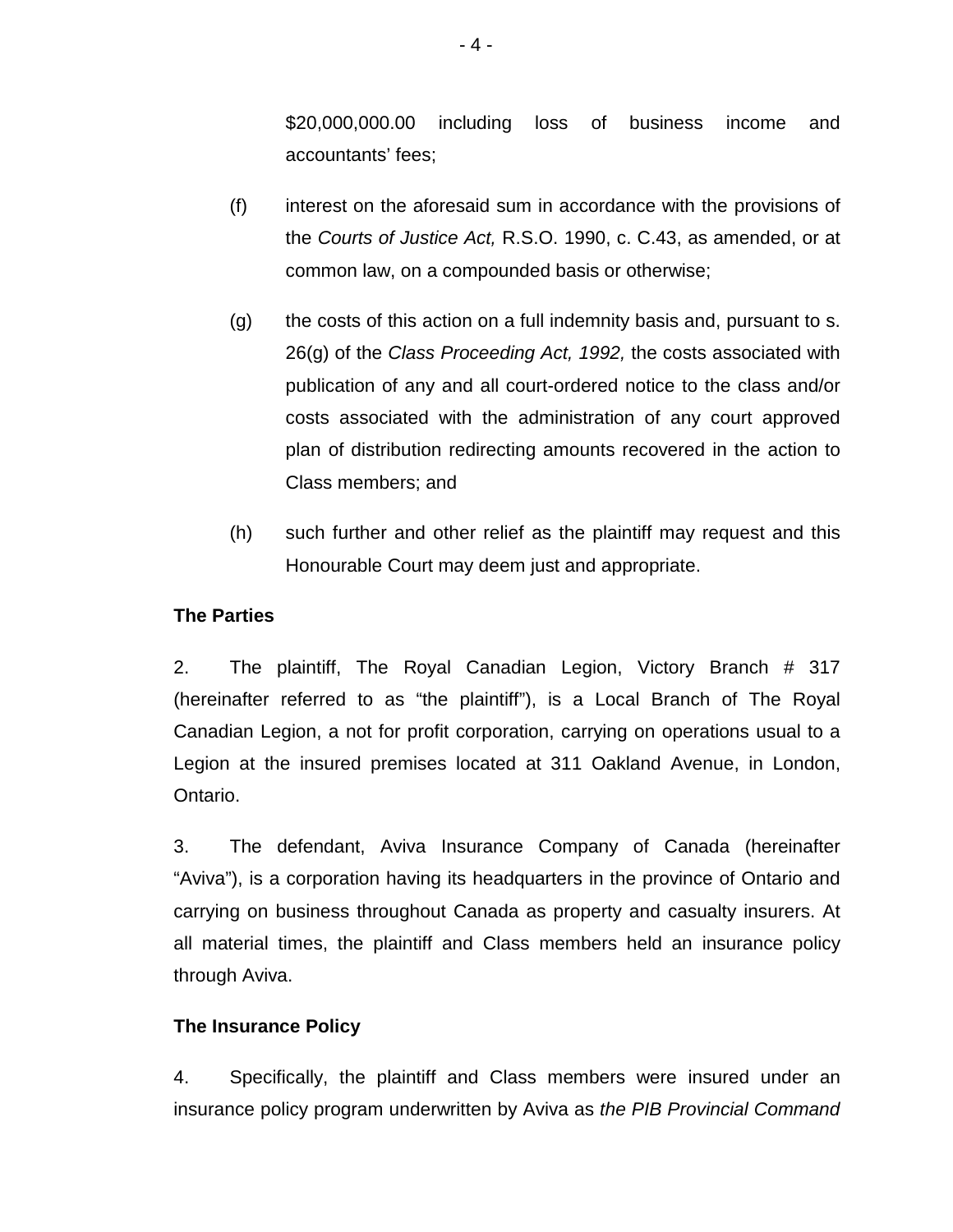*Insurance Program* (hereinafter referred to as the "Policy"). At all material times, the plaintiff and Class members were insured and were entitled to make a claim under the policy.

5. In particular, at all material times, the plaintiff was insured pursuant to a valid policy of insurance, bearing policy number 81699054, with the named insured identified as The Royal Canadian Legion Branch No. 317 and The Ladies Auxiliary.

6. The Policy provides various coverages for losses suffered during the policy period. The Policy covers, among other things, property damage issues, general liability and certain business income losses. The Policy expressly provides for loss of business income coverage, including supplemental Restricted Access coverage and accountants fees.

7. The Restricted Access provision provides:

*a.* This form insures the actual loss of *"business income*" sustained by the Insured caused by the interruption of the "*business*" at the *premises* when ingress to or egress from the "premises" is restricted in whole or in part:

**(ii)(a)** by order of civil authority resulting from any of the following occurrences:

**(2)** an outbreak of a contagious or infectious disease that is required by law to be reported to government authorities.

## **Loss of Business Income / Accountants' Fees**

8. The plaintiff and Class members understood the insurance they purchased from Aviva included a form of loss of business income coverage triggered by an outbreak of a contagious or infectious disease. The plaintiffs and Class members were insured for losses incurred for a maximum period of 30 days while access to their premise was restricted, due to a forced shut down of their operations, caused by the Closure Orders. Further, the plaintiff and Class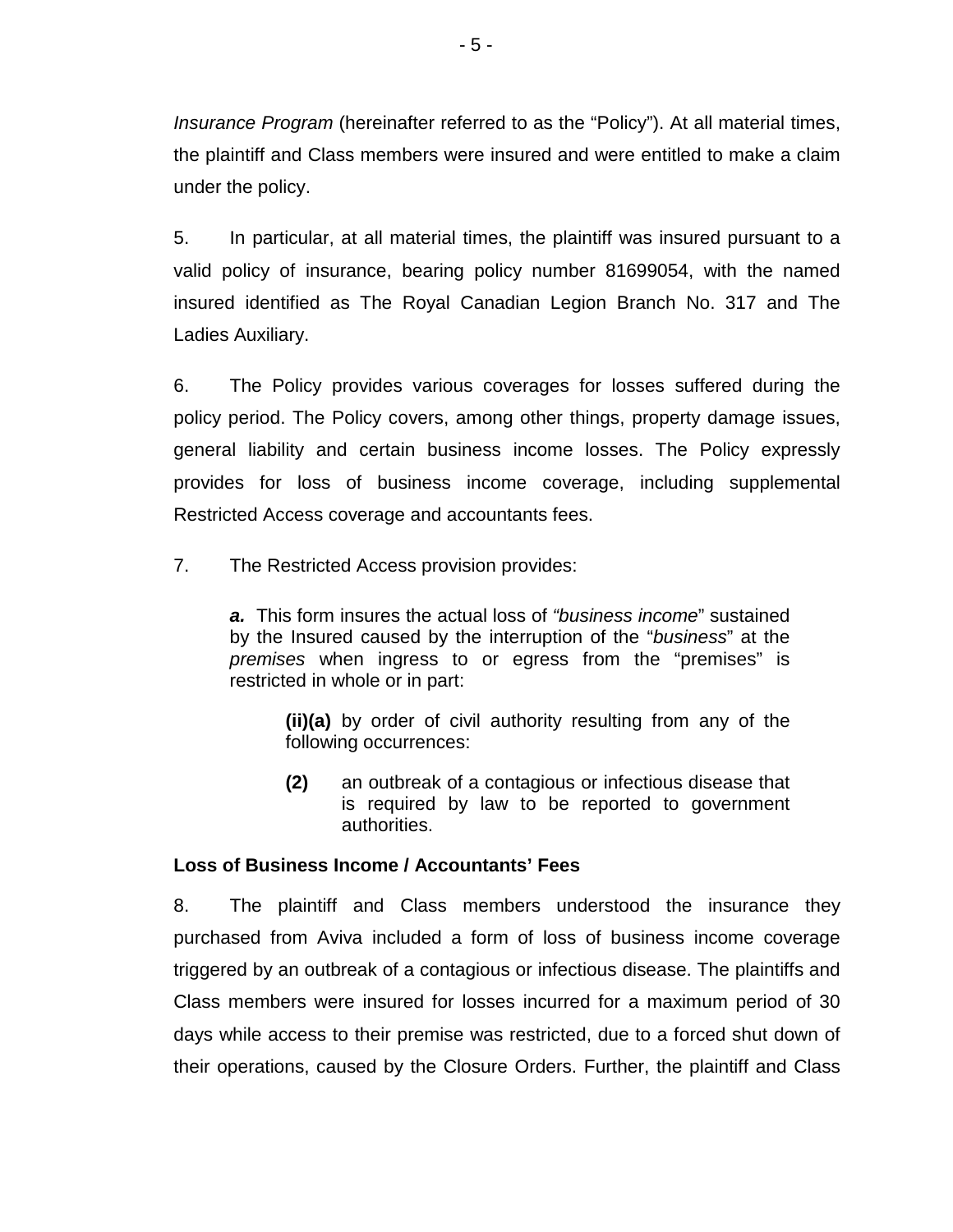members were insured for accountants' fees for producing particulars of details of their loss under the coverage.

9. On March 17, 2020, the province of Ontario declared a provincial state of emergency to help contain the spread of the COVID-19 outbreak. The province declared that the outbreak of COVID-19, a communicable disease, constituted a danger of major proportions that could result in serious harm to persons. Similar emergency declarations were made across Canada.

10. Diseases of public health significance and communicable diseases, including COVID-19, must be reported to government authorities.

11. On March 23, 2020, pursuant to the Closure Order, the province of Ontario ordered the mandatory closure of all places of non-essential business as of March 24, 2020 to help protect the health and safety of the people of Ontario in response to the COVID-19 outbreak. Similar Closure Orders were made in every Province and Territory in the country.

12. As a result of these Closure Orders, all Class members were ordered to close their places of business. These Orders were subsequently extended.

13. As a result of the outbreak of COVID-19, many businesses, including but not limited to the Royal Canadian Legion, were declared by the government as non-essential and had to close or restrict their business.

14. The plaintiff and Class members' insured properties were affected. In accordance with the Closure Orders made due to the COVID-19 outbreak, the plaintiff and Class members closed the doors to their places of business. Access to and from the Legions and Class members operating similar organizations was completely restricted by the government ordered shutdown. The Legions and Class members operating similar organizations could not operate their food and beverage operations or any other aspect of their business. Patrons were restricted from attending the premises. As a result, the plaintiff and Class members sustained a loss of business income.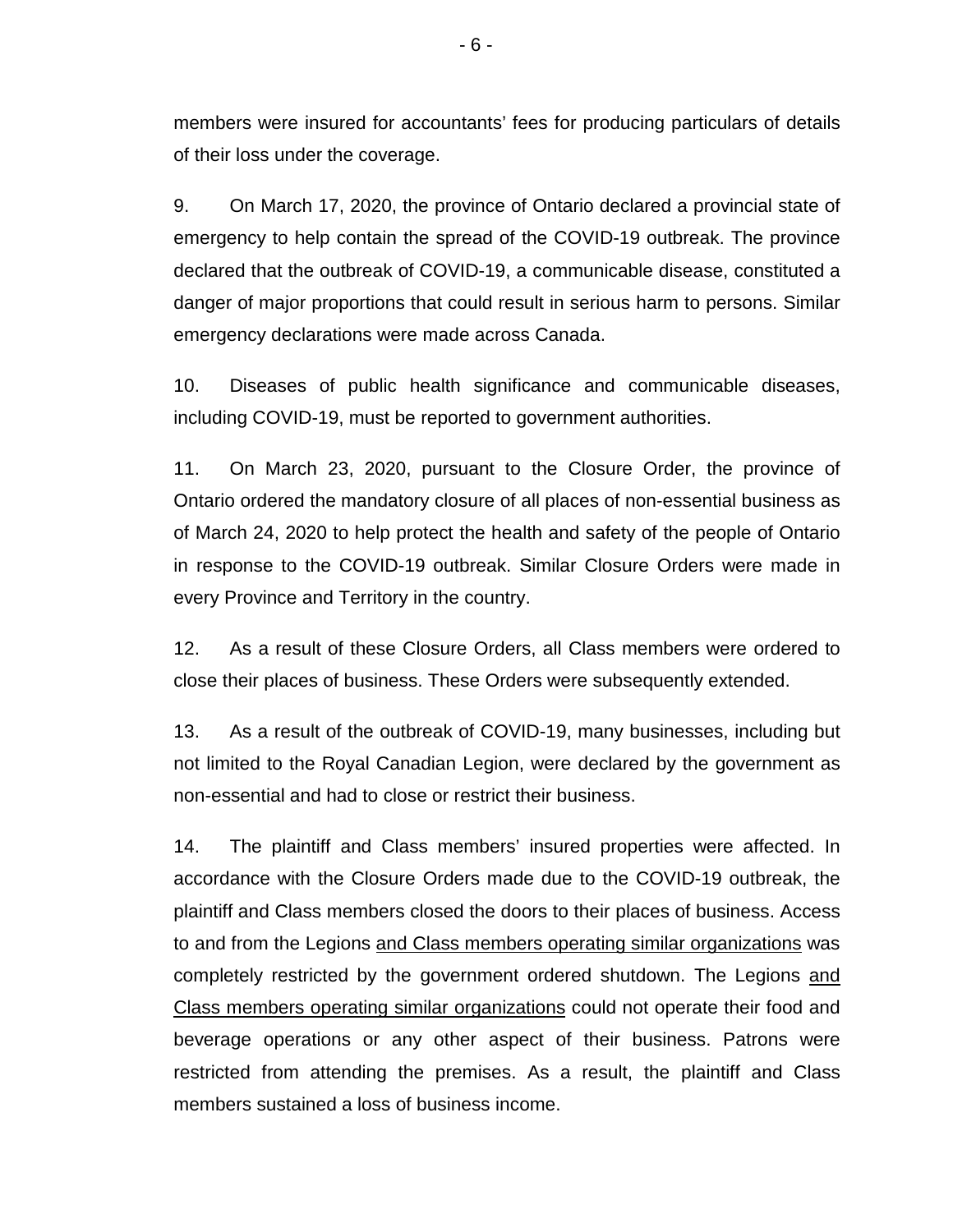## **Denial of Coverage**

15. The mandatory shutdowns which occurred in every province and territory, have extended beyond the maximum 30 day coverage period. The plaintiff subsequently made an insurance claim to Aviva for business income insurance, in accordance with the Policy.

16. Aviva has denied coverage to the plaintiff, despite the fact that the plaintiff is covered for this type of loss. On May 8, 2020, in an email, Aviva outlined the reasoning behind their denial of coverage. Aviva is interpreting the coverage as not applying to an outbreak that is a pandemic.

17. The denial has been made on the basis of contractual interpretation, and not based on factors relating to the eligibility of any individual claimant. The plaintiff and Class members were insured pursuant to an identical policy, with identical language. The plaintiff and Class members were ordered to shut down due to the outbreak of COVID-19, as they are not considered essential services. The plaintiff and Class members' businesses have been closed for more than the 30 day coverage period afforded under the policy.

## **Breach of Contract**

18. The plaintiff pleads that the defendant is contractually obligated to compensate the plaintiff and Class members for any loss or damages referred to in the Policy, and that by failing to do so, the defendant has breached the corresponding contractual obligation owed to the plaintiff and Class members under the Policy.

19. The plaintiff and Class members paid premiums for loss of business income insurance including Supplemental Restricted Access coverage in the expectation that the defendant would honour its contractual obligations in good faith. The Closure Orders made, due to the COVID-19 outbreak, resulted in the mandatory restriction of access to their business premises. The plaintiff and Class members have suffered an ongoing loss of business income.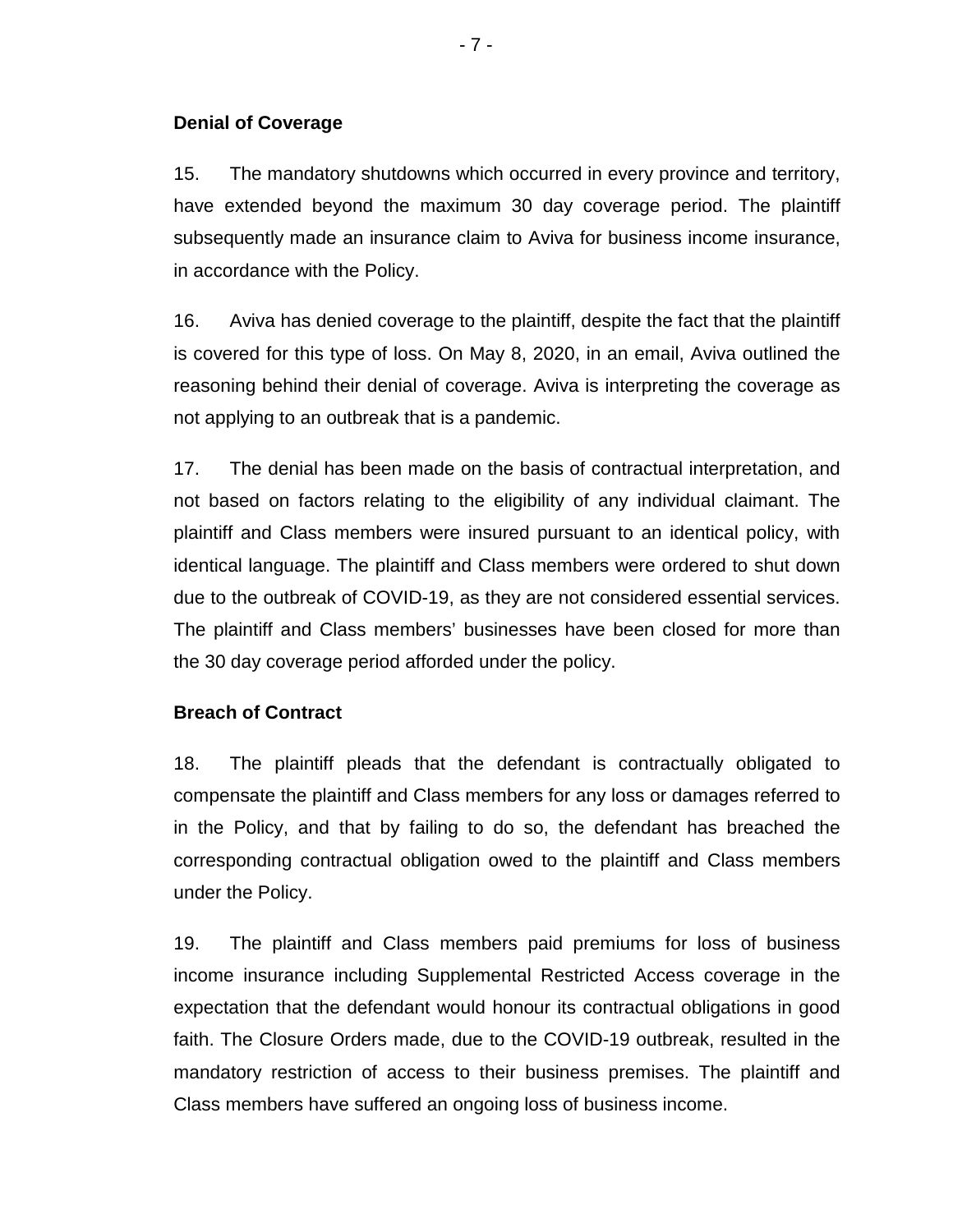20. By refusing to honour its contractual obligations the defendant has failed to deliver the peace of mind that the plaintiff and Class members relied upon when they paid for insurance.

### **Damages**

21. As a result of the breach of contract by the defendants, the plaintiff and Class members have suffered and will continue to suffer damages, including loss of business income and accountants' fees for producing particulars or details of their losses.

22. The plaintiff is entitled to claim damages on behalf of all Class members.

## **Certification**

23. The plaintiff pleads that the within action meets the criteria for certification as a class proceeding in accordance with s. 5 of the *Class Proceedings Act, 1992, supra.* Without limiting the generality of the foregoing:

- (a) the statement of claim herein discloses a cause of action;
- (b) there is an identifiable class or subclass of two or more persons that would be represented by the representative plaintiffs;
- (c) the claims of the Class members raise common issues of fact and/or law;
- (d) a class proceeding would be the preferable procedure for the resolution of the common issues as it is superior to all reasonably available means of determining the entitlement of the class members to relief and the questions of fact or law common to the class members predominate over any questions affecting only individual class members; and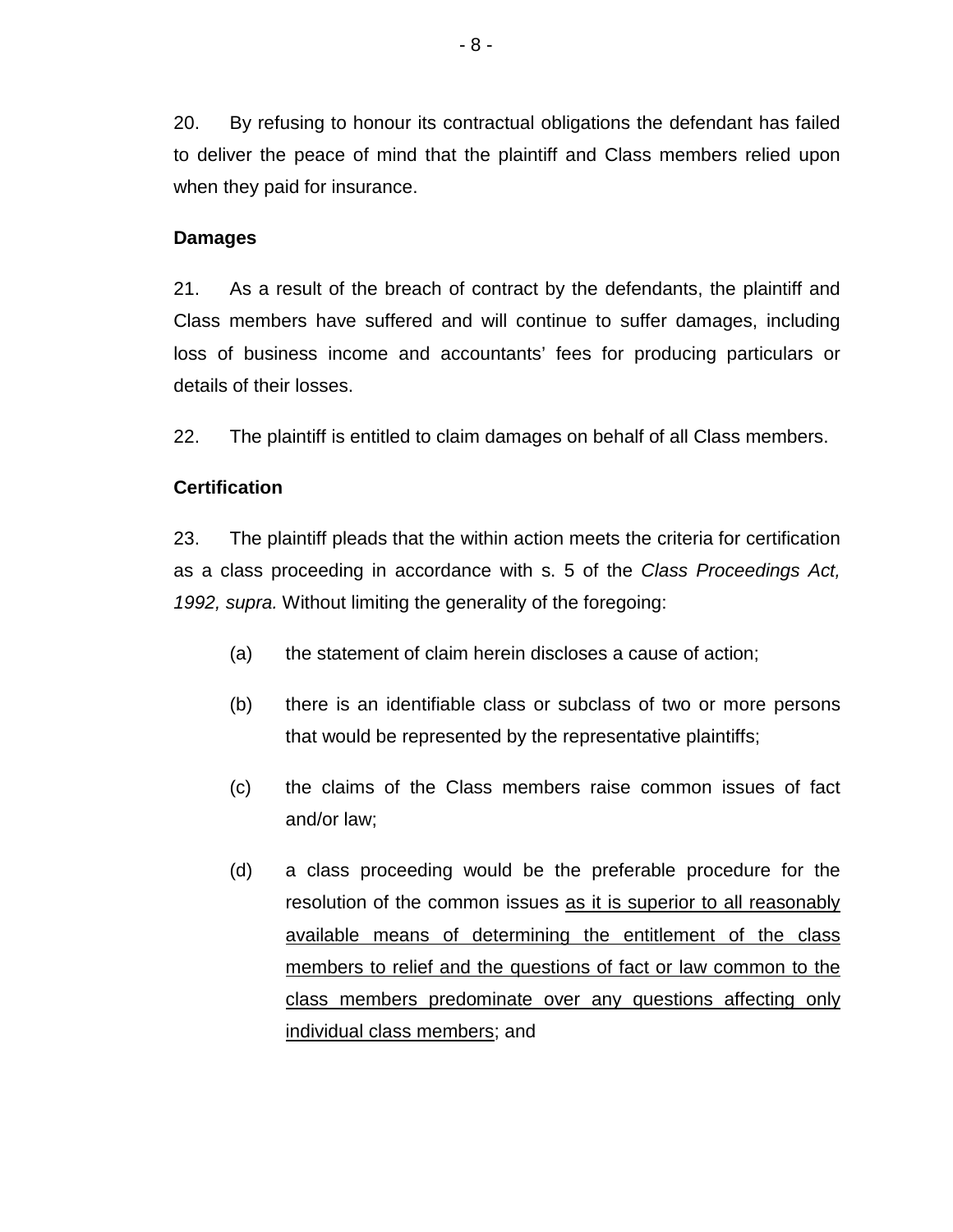(e) the plaintiff would fairly and adequately represent the interests of the class or subclass as representative plaintiffs, does not have an interest in conflict with other Class members in respect of the common issues, and in due course will produce a plan for advancing the proceeding on behalf of the Class, (including procedures for court ordered notice).

24. The plaintiff pleads that the within action meets all of the requirements of the *Class Proceeding Act, 1992, supra.*

25. The plaintiff proposes that this action be tried in the City of London.

June 22 August •, 2020 LERNERS LLP

85 Dufferin Ave. P.O Box 2335 London, Ontario N6A 4G4

### **Kevin L. Ross**

LS#: 24549R kross@lerners.ca Tel: 519.640.6315 Fax: 519.932.3315

### **Peter W. Kryworuk**

LS#: 24513N pkryworuk@lerners.ca Tel: 519.640.6317 Fax: 519.932.3317

### **Anthony J. Bedard**

LS#: 28920A abedard@lerners.ca Tel: 519.640.6337 Fax: 519.932.3337

### **Jacqueline M. Palef**

LS#: 75194B jpalef@lerners.ca Tel:416.601.2387 Fax: 416.867.2423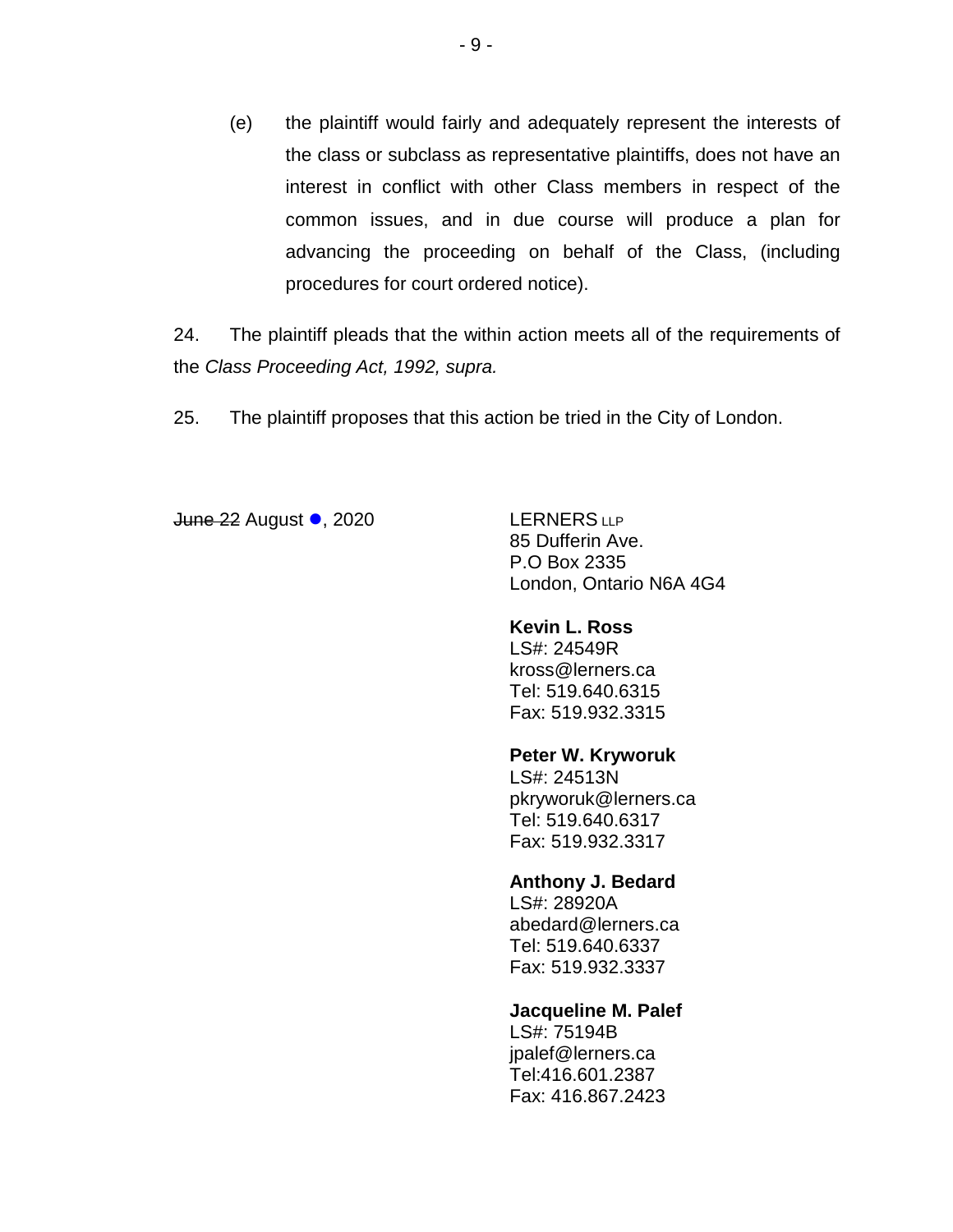Lawyers for the Plaintiff